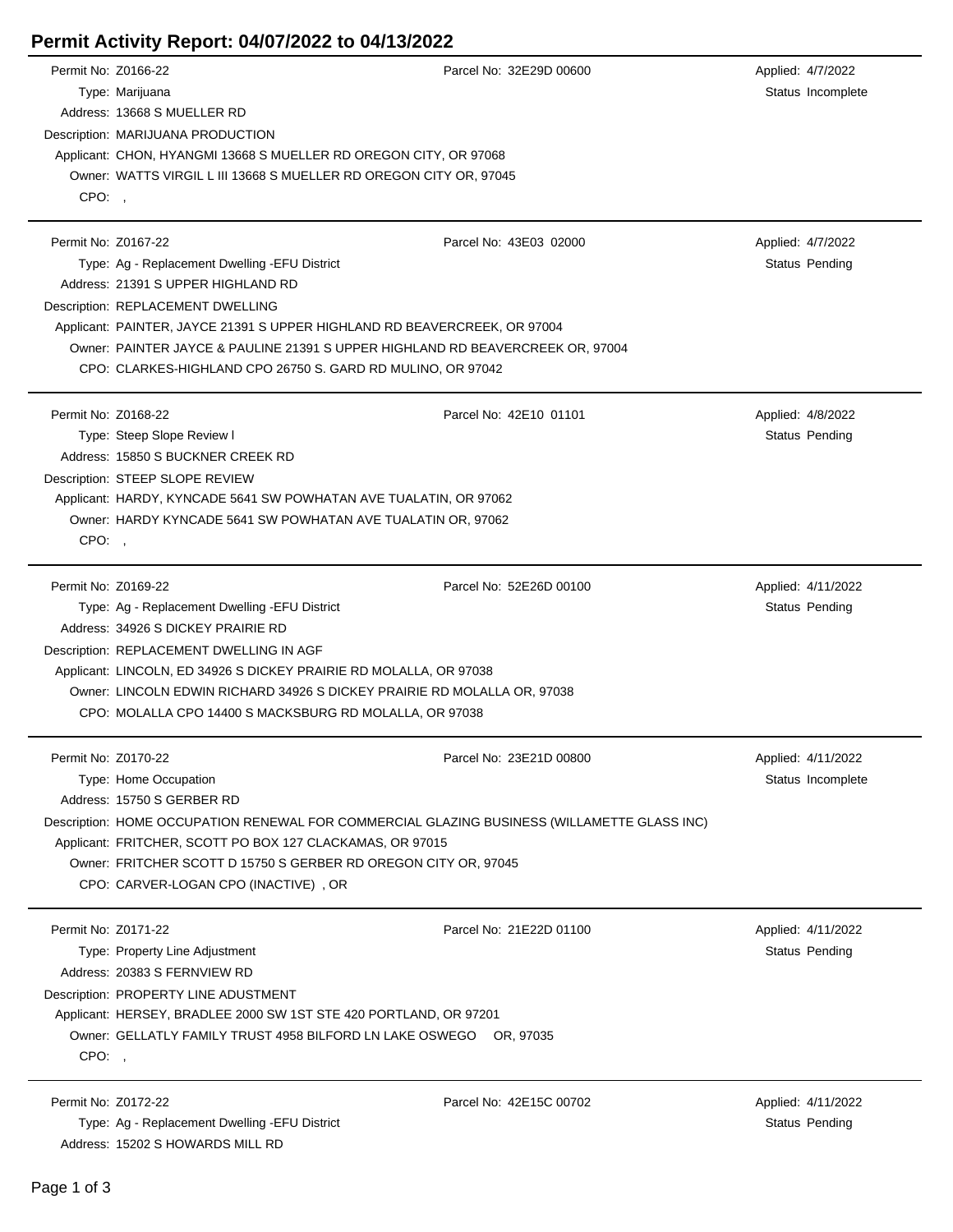## **Permit Activity Report: 04/07/2022 to 04/13/2022**

|                     | Description: REPLACEMENT DEWLLING IN AGF                                                                                                                                                         |                         |                    |  |  |
|---------------------|--------------------------------------------------------------------------------------------------------------------------------------------------------------------------------------------------|-------------------------|--------------------|--|--|
|                     | Applicant: JARMER, SCOTT 907 N BAKER ST CANBY, OR 97013                                                                                                                                          |                         |                    |  |  |
|                     | Owner: JARMER CYNTHIA J & SCOTT A 15202 S HOWARDS MILL RD MULINO OR, 97042                                                                                                                       |                         |                    |  |  |
|                     | CPO: HAMLET OF MULINO PO BOX 853 MULINO, OR 97042                                                                                                                                                |                         |                    |  |  |
| Permit No: Z0173-22 |                                                                                                                                                                                                  | Parcel No: 27E32AC04200 | Applied: 4/13/2022 |  |  |
|                     | Type: Principal River Conservation Area                                                                                                                                                          |                         | Status Pending     |  |  |
|                     | Address: 67332 E LOST SHELTER RD                                                                                                                                                                 |                         |                    |  |  |
|                     | Description: Sandy River Principal River Conservation Area (PRCA) review in conjunction with a new 1,000 square foot dwelling. No lateral encroachment in<br>the Sandy River floodplain proposed |                         |                    |  |  |
|                     | Applicant: BOUDREAU, KEVIN 3115 NE 60TH AVE PORTLAND, OR 97213                                                                                                                                   |                         |                    |  |  |
|                     | Owner: BOUDREAU KEVIN 3115 NE 60TH AVE PORTLAND                                                                                                                                                  | OR, 97213               |                    |  |  |
|                     | CPO: PO BOX 909 WELCHES, OR 97067                                                                                                                                                                |                         |                    |  |  |
| Permit No: Z0174-22 |                                                                                                                                                                                                  | Parcel No: 32E02A 00403 | Applied: 4/13/2022 |  |  |
|                     | Type: Property Line Adjustment                                                                                                                                                                   |                         | Status Pending     |  |  |
|                     | Address: 16680 S BECKMAN RD                                                                                                                                                                      |                         |                    |  |  |
|                     | Description: PROPERTY LINE ADJUSTMENT                                                                                                                                                            |                         |                    |  |  |
|                     | Applicant: SPAINHOWER, KATHLEEN 16680 S BECKMAN RD OREGON CITY, OR 97045                                                                                                                         |                         |                    |  |  |
|                     | Owner: SPAINHOWER VICTOR & KATHLEEN 16680 S BECKMAN RD OREGON CITY OR, 97045                                                                                                                     |                         |                    |  |  |
| CPO:,               |                                                                                                                                                                                                  |                         |                    |  |  |
| Permit No: Z0175-22 |                                                                                                                                                                                                  | Parcel No: 21E11DA07600 | Applied: 4/13/2022 |  |  |
|                     | Type: Construction Management Plan                                                                                                                                                               |                         | Status Pending     |  |  |
|                     | Address: 2041 SE GRANDVIEW CT                                                                                                                                                                    |                         |                    |  |  |
| Description:        |                                                                                                                                                                                                  |                         |                    |  |  |
|                     | Applicant: HORN, JIM PO BOX 2213 OREGON CITY, OR 97045                                                                                                                                           |                         |                    |  |  |
|                     | Owner: JORDAN CRAIG R & SIDNEY A 2041 SE GRANDVIEW CT MILWAUKIE OR, 97267                                                                                                                        |                         |                    |  |  |
|                     | CPO: OAK GROVE COM COUNCIL CONTACT@OAKGROVECPO.ORG,                                                                                                                                              |                         |                    |  |  |
| Permit No: Z0176-22 |                                                                                                                                                                                                  | Parcel No: 42E29D 00300 | Applied: 4/13/2022 |  |  |
|                     | Type: Temporary Permit/Care/Renew                                                                                                                                                                |                         | Status Pending     |  |  |
|                     | Address: 13889 S MACKSBURG RD                                                                                                                                                                    |                         |                    |  |  |
|                     | Description: TEMPORARY DWELLING FOR CARE RENEWAL                                                                                                                                                 |                         |                    |  |  |
|                     | Applicant: COLBY, RANDY 13889 S MACKSBURG RD MOLALLA, OR 97038                                                                                                                                   |                         |                    |  |  |
|                     | Owner: COLBY SHARON B 13889 S MACKSBURG RD MOLALLA OR, 97038                                                                                                                                     |                         |                    |  |  |
|                     | CPO: MOLALLA CPO 14400 S MACKSBURG RD MOLALLA, OR 97038                                                                                                                                          |                         |                    |  |  |
|                     | Permit No: ZPAC0048-22                                                                                                                                                                           | Parcel No: 37E05B 01001 | Applied: 4/11/2022 |  |  |
|                     | Type: Partition                                                                                                                                                                                  |                         | Status Pending     |  |  |
|                     | Address: 66520 E CRYSTAL CREEK RD                                                                                                                                                                |                         |                    |  |  |
|                     | Description: PRE APPLICATION FOR PARTITION                                                                                                                                                       |                         |                    |  |  |
|                     | Applicant: BORLAND, LOUIS PO BOX 1168 WELCHES, OR 97067                                                                                                                                          |                         |                    |  |  |
|                     | Owner: BORLAND LOUIS TRUSTEE PO BOX 1168 WELCHES                                                                                                                                                 | OR, 97067               |                    |  |  |
| CPO:,               |                                                                                                                                                                                                  |                         |                    |  |  |
|                     | Permit No: ZPAC0049-22                                                                                                                                                                           | Parcel No: 24E12 00102  | Applied: 4/13/2022 |  |  |
|                     | Type: Conditional Use                                                                                                                                                                            |                         | Status Pending     |  |  |
|                     | Address: 39800 SE THOMAS RD                                                                                                                                                                      |                         |                    |  |  |
|                     | Description: CONDITIONAL USE PRE-APP                                                                                                                                                             |                         |                    |  |  |
|                     | Applicant: WOODWARD, CHARLES 66 CLUB RD STE 200 EUGENE, OR 97401                                                                                                                                 |                         |                    |  |  |
|                     | Owner: HOLYOAK VAL & PEGGY 39800 SE THOMAS RD SANDY<br>OR, 97055                                                                                                                                 |                         |                    |  |  |